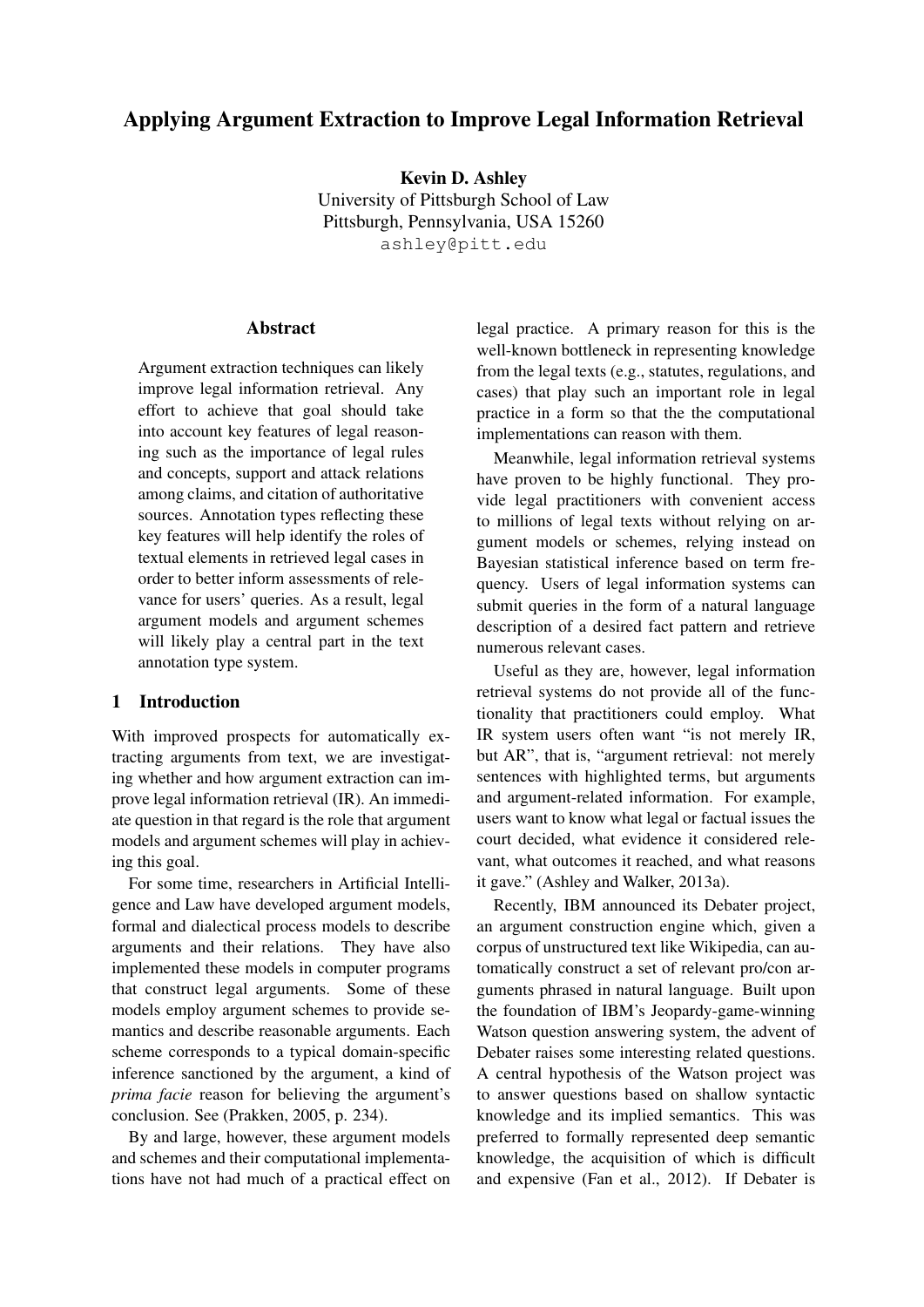applied to legal domains (*See, e.g.,*(Beck, 2014)), one wonders to what extent the same will be true of Debater. In particular, to what extent will explicit argumentation models and their schemes for the legal domain be necessary or useful for the effort to extract legal arguments? And, can techniques in Debater be adapted to improve legal IR?

# 2 Related Work

The seminal work on extracting arguments and argument-related information from legal case decisions is (Mochales and Moens, 2011). Operationally, the authors defined an argument as "a set of propositions, all of which are premises except, at most, one, which is a conclusion. Any argument follows an argumentation scheme...." Using machine learning based on manually classified sentences from the Araucaria corpus, including court reports, they achieved good performance on classifying sentences as propositions in arguments or not and classifying argumentative propositions as premises or conclusions. Given a limited set of documents, their manually-constructed rule-based argument grammar also generated argument tree structures (Mochales and Moens, 2011).

In identifying argumentative propositions, Mochales and Moens achieved accuracies of 73% and 80% on two corpora, employing domaingeneral features (including, e.g., each word, pairs of words, pairs and triples of successive words, parts of speech including adverbs, verbs, modal auxiliaries, punctuation, keywords indicating argumentation, parse tree depth and number of subclauses, and certain text statistics.) For classifying argumentative propositions as premises or conclusions, their features included the sentence's length and position in the document, tense and type of main verb, previous and successive sentences' categories, a preprocessing classification as argumentative or not, and the type of rhetorical patterns occurring in the sentence and surrounding sentences (i.e., Support, Against, Conclusion, Other or None). Additional features, more particular to the legal domain included whether the sentence referred to or defined a legal article, the presence of certain argumentative patterns (e.g. "see", "*mutatis mutandis*", "having reached this conclusion", "by a majority") and whether the agent of the sentence is the plaintiff, the defendant, the court or other (Mochales and Moens, 2011).

Factors, stereotypical fact patterns that strengthen or weaken a side's argument in a legal claim, have been identified in text automatically. Using a HYPO-style CBR program and an IR system relevance feedback module, the SPIRE program retrieved legal cases from a text corpus and highlighted passages relevant to bankruptcy law factors (Daniels and Rissland, 1997). The SMILE+IBP program learned to classify case summaries in terms of applicable trade secret law factors (Ashley and Brüninghaus, 2009), analyzed automatically classified squibs of new cases, predicted outcomes, and explained the predictions. (Wyner and Peters, 2010) presents a scheme for annotating 39 trade secret case texts with GATE in terms of finer grained components (i.e., factoroids) of a selection of factors.

Using an argument model to assist in representing cases for conceptual legal information retrieval was explored in (Dick and Hirst, 1991). More recently, other researchers have addressed automatic semantic processing of case decision texts for legal IR, achieving some success in automatically:

- assigning rhetorical roles to case sentences based on 200 manually annotated Indian decisions (Saravanan and Ravindran, 2010),
- categorizing legal cases by abstract Westlaw categories (e.g., bankruptcy, finance and banking) (Thompson, 2001) or general topics (e.g., exceptional services pension, retirement) (Gonçalves and Quaresma, 2005),
- extracting treatment history (e.g., "affirmed", "reversed in part") (Jackson et al., 2003),
- determining the role of a sentence in the legal case (e.g., as describing the applicable law or the facts) (Hachey and Grover, 2006),
- extracting offenses raised and legal principles applied from criminal cases to generate summaries (Uyttendaele et al., 1998),
- extracting case holdings (McCarty, 2007), and
- extracting argument schemes from the Araucaria corpus such as argument from example and argument from cause to effect (Feng and Hirst, 2011).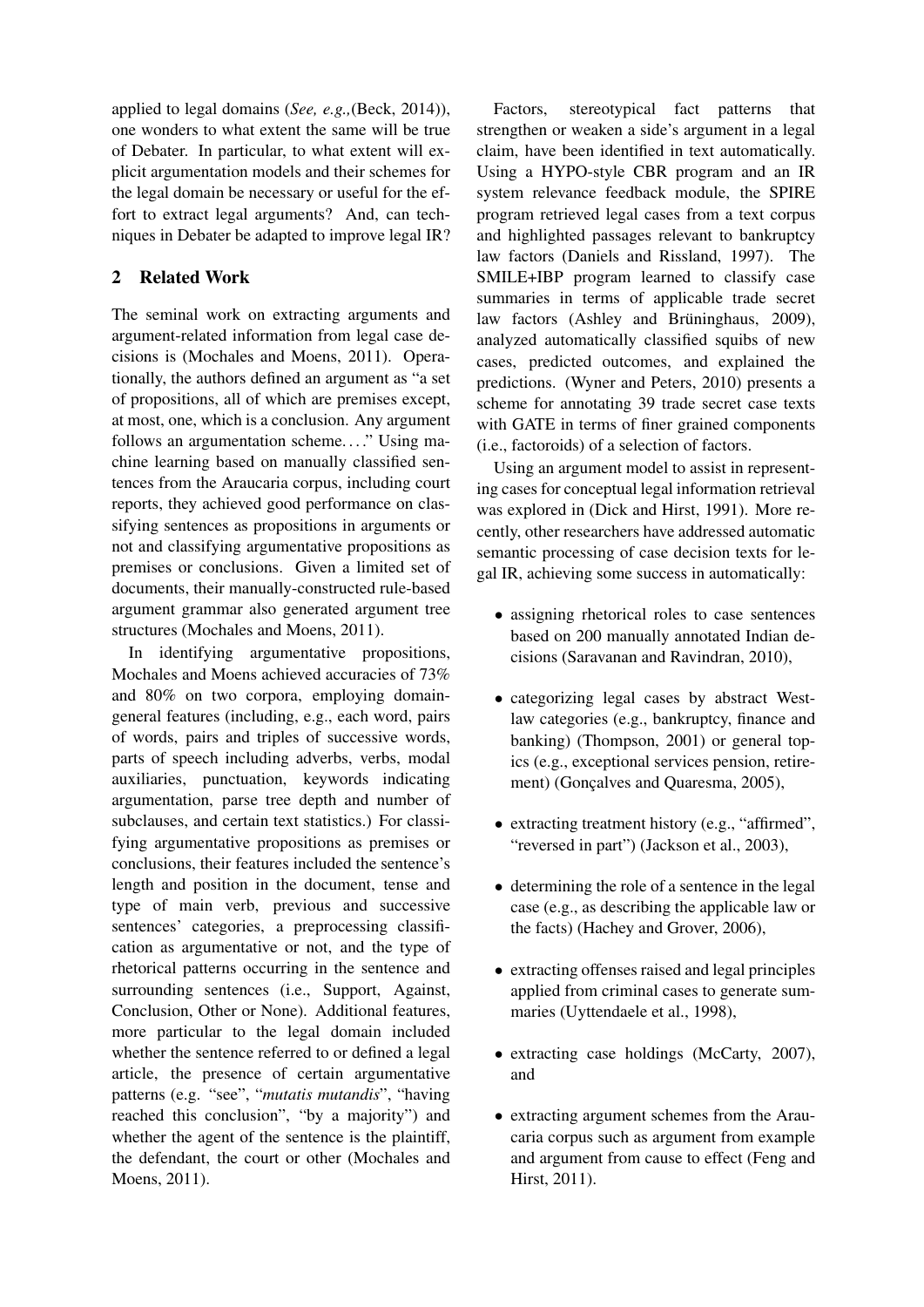We aim to develop and evaluate an integrated approach using both semantic and pragmatic (contextual) information to retrieve arguments from legal texts in order to improve legal information retrieval. We are working with an underlying argumentation model and its schemes, the Default Logic Framework (DLF), and a corpus of U.S. Federal Claims Court cases (Walker et al., 2011; Walker et al., 2014; Ashley and Walker, 2013a). Like (Mochales and Moens, 2011) and (Sergeant, 2013), we plan to:

- 1. Train an annotator to automatically identify propositions in unseen legal case texts,
- 2. Distinguish argumentative from nonargumentative propositions and classify them as premises or conclusions,
- 3. Employ rule-based or machine learning models to construct argument trees from unseen cases based on a manually annotated training corpus, but also to
- 4. Use argument trees to improve legal information retrieval reflecting the uses of propositions in arguments.

Before sketching our approach for the legal domain, however, we note that IBM appears to have developed more domain independent techniques for identifying propositions in documents and classifying them as premises in its Debater system.<sup>1</sup>

On any topic, the Debater's task is to "detect relevant claims" and return its "top predictions for pro claims and con claims." On inputting the topic, "The sale of violent videogames to minors should be banned," for example, Debater:

(1) scanned 4 million Wikipedia articles,

(2) returned the 10 most relevant articles,

(3) scanned the 3000 sentences in those 10 articles,

(4) detected those sentences that contained "candidate claims",

(5) "identified borders of candidate claims",

(6) "assessed pro and con polarity of candidate claims",

(7) "constructed a demo speech with top claim predictions", and

(8) was then "ready to deliver!"

Figure 1 shows an argument diagram constructed manually from the video recording of Debater's oral output for the example topic.

### 3 Key Elements of Legal Argument

Debater's argument regarding banning violent video games is meaningful but compare it to the *legal* argument concerning a similar topic in Figure 2. The Court in Video Software Dealers Assoc. v. Schwarzenegger, 556 F. 3d 950 (9th Cir. 2009), addressed the issue of whether California (CA ) Civil Code sections 1746-1746.5 (the "Act"), which restrict sale or rental of "violent" video games" to minors, were unconstitutional under the 1st and 14th Amendments of the U.S. Constitution. The Court held the Act unconstitutional. As a presumptively invalid content-based restriction on speech, the Act is subject to strict scrutiny and the State has not demonstrated a compelling interest.

In particular, the Court held that CA had not demonstrated a compelling government interest that "the sale of violent video games to minors should be banned." Figure 2 shows excerpts from the portion of the opinion in which the Court justifies this conclusion. The nodes contain propositions from that portion and the arcs reflect the explicit or implied relations among those propositions based on a fair reading of the text.

The callout boxes in Figure 2 highlight some key features of legal argument illustrated in the Court's argument:

- 1. Legal rules and concepts govern a court's decision of an issue.
- 2. Standards of proof govern a court's assessment of evidence.
- 3. Claims have support / attack relations.
- 4. Authorities are cited (e.g., cases, statutes).
- 5. Attribution information signals or affects judgments about belief in an argument (e.g., "the State relies").
- 6. Candidate claims in a legal document have different plausibility.

<sup>1</sup> *See, e.g.,* http://finance.yahoo.com/blogs/ the-exchange/ibm-unveils-a-computerthan-can-argue-181228620.html. A demo appears at the 45 minute mark: http://io9.com/ibmswatson-can-now-debate-its-opponents-1571837847.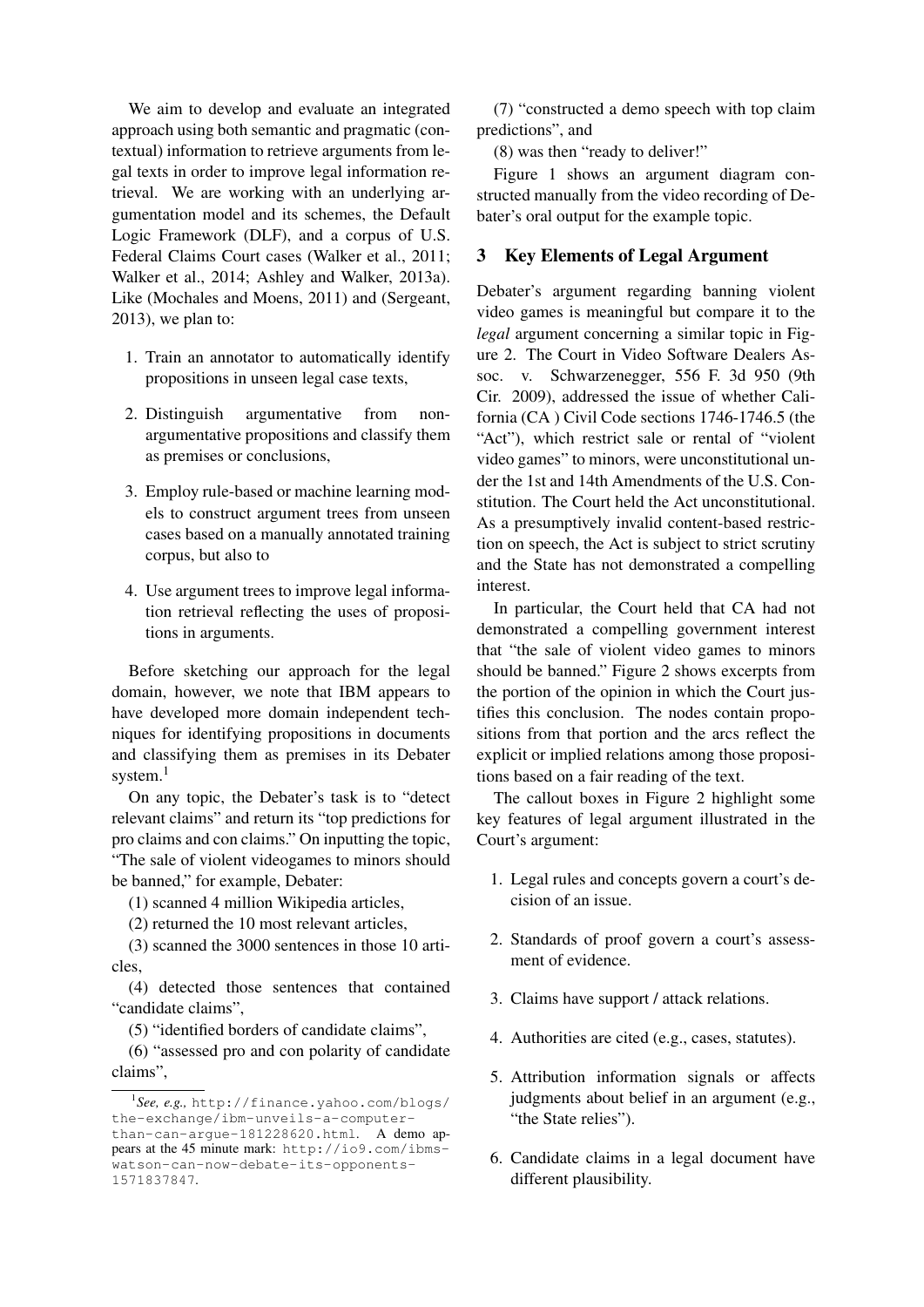

Figure 1: Argument Diagram of IBM Debater's Output for Violent Video Games Topic (root node)

Although the argument diagrams in Figures 1 and 2 address nearly the same topic and share similar propositions, the former obviously lacks these features that would be important in legal argument (and, as argued later, important in using extracted arguments to improve legal IR). Of course, on one level this is not surprising; the Debater argument is *not* and does not purport to be a legal argument.

On the other hand, given the possibility of applying Debater to legal applications and argumentation, it would seem essential that it be able to extract such key information. In that case, the question is the extent to which explicit argument models and argument schemes of legal reasoning would be useful in order to assist with the extraction of the concepts, relationships, and information enumerated above and illustrated in Figure 2.

### 4 Default-Logic Framework

Vern Walker's Default Logic Framework (DLF) is an argument model plus schemes for evidencebased legal arguments concerning compliance with legal rules. At the Research Laboratory for Law, Logic and Technology (LLT Lab) at Hofstra University, researchers have applied the DLF to model legal decisions by Court of Federal Claims

"Special Masters" concerning whether claimants' compensation claims comply with the requirements of a federal statute establishing the National Vaccine Injury Compensation Program. Under the Act, a claimant may obtain compensation if and only if the vaccine caused the injury.

In order to establish causation under the rule of Althen v. Secr. of Health and Human Services, 418 F.3d 1274 (Fed.Cir. 2005), the petitioner must establish by a preponderance of the evidence that: (1) a "medical theory causally connects" the type of vaccine with the type of injury, (2) there was a "logical sequence of cause and effect" between the particular vaccination and the particular injury, and (3) a "proximate temporal relationship" existed between the vaccination and the injury. Walker's corpus comprises all decisions in a 2-year period applying the *Althen* test of causation-in-fact (35 decision texts, 15-40 pages per decision). In these cases, the Special Masters decide which evidence is relevant to which issues of fact, evaluate the plausibility of evidence in the legal record, organize evidence and draw reasonable inferences, and make findings of fact.

The DLF model of a single case "integrates numerous units of reasoning" each "consisting of one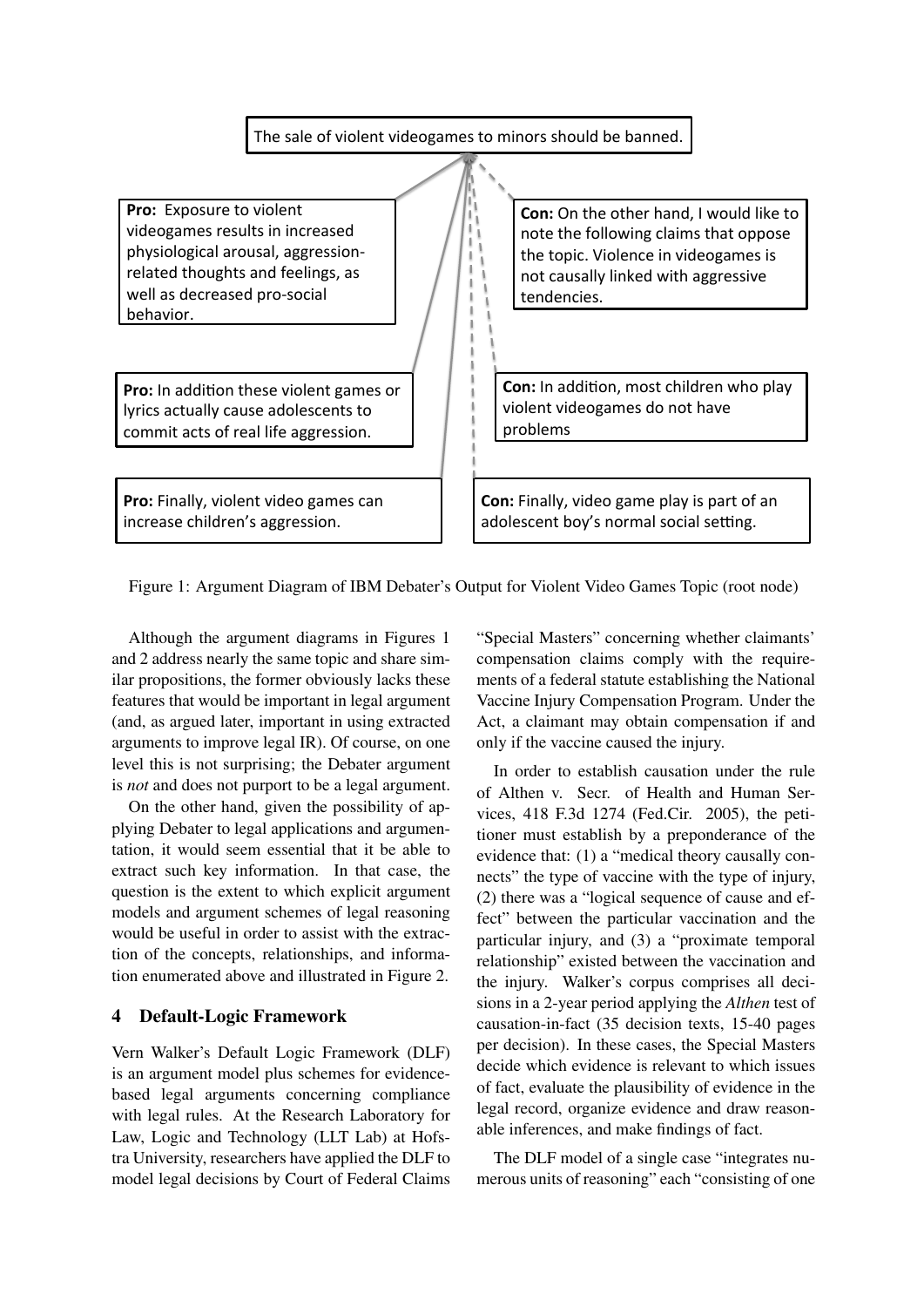

Figure 2: Diagram Representing Realistic Legal Argument Involving Violent Video Games Topic

conclusion and one or more immediately supporting reasons (premises)" and employing four types of connectives (min (and), max (or), evidence factors, and rebut) (Walker et al., 2014). For example, Figure 3 shows an argument diagram representing the excerpt of the the DLF model of the special master's finding in the case of Cusati v. Secretary of Health and Human Services, No. 99-0492V (Office of Special Masters, United States Court of Federal Claims, September 22, 2005) concerning whether the first *Althen* condition for showing causation-in-fact is satisfied.

The main point is that the DLF model of a legal argument and its argument schemes represent the above-enumerated key features of legal argument. As illustrated in the callout boxes of Figure 3, the model indicates: (1) the 1st *Althen* rule and causation-in-fact concept that govern the decision of the causation issue, (2) the preponderance of evidence standard of proof governing the court's assessment, (3) support relations among the propositions, the Special Master having recorded no coun-

terarguments, (4) citation to the statute, 42 USC 300aa-11(c)(1)(C)(ii)), and to the *Althen* and *Shyface* case authorities, (5) some attribution information that signals judgments about the Special Master's belief in an argument (e.g., "Dr. Kinsbourne and Dr. Kohrman agree"), and (6) four factors that increase plausibility of the claim of causation.

### 5 Legal Argument and Legal IR

Legal decisions contain propositions and arguments how to "prove" them. Prior cases provide examples of how to make particular arguments in support of similar hypotheses and of kinds of arguments that have succeeded, or failed, in the past. Consider a simple query discussed in (Ashley and Walker, 2013a): Q1: "MMR vaccine can cause intractable seizure disorder and death."

An attorney/user in a new case where an injury followed an MMR vaccination might employ this query to search for cases where such propositions had been addressed. Relevant cases would add confidence that the propositions and accompany-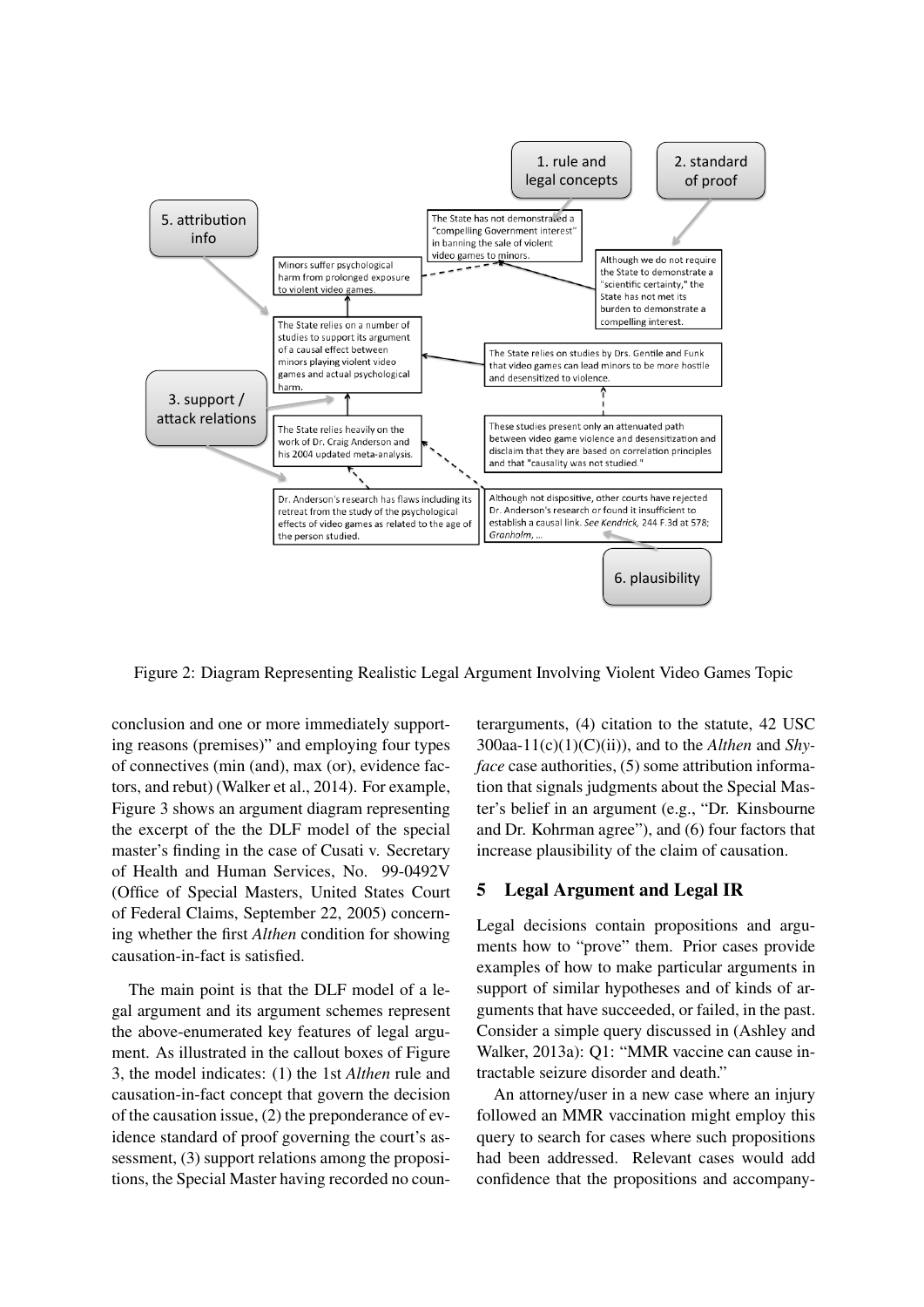

Figure 3: Diagram of DLF Model of Special Master's Finding in *Cusati* Case re 1st *Althen* Condition

ing arguments were reasonable and had been successful.

Importantly, the cases retrieved will be more relevant to the extent that the proposition is used in a similar argument. That is, they will be more relevant to the extent that the proposition plays roles in the case arguments similar to the role in which the attorney intends to use it in an argument about the current case.

An argument diagram like that of Figure 3 can illustrate the effect of the six key elements of legal reasoning illustrated above on how relevant a retrieved case is to a user's query. The diagram shows a legal argument in which the proposition corresponding to Q1 plays a role in the *Cusati* case as an evidence-based finding of the Special Master, namely, that "MMR vaccine causes fever" and "fever causes seizures."

Such diagrams have a "legal rule-oriented" direction (i.e., to the left in Figure 3) and an "evidentiary factors-oriented" direction (i.e., to the right in this diagram). For instance, an attorney whose client sustained seizures after receiving the MMR vaccine probably knows that he/she will have to satisfy a requirement of causation. The attorney may not know, however, what legal standard defines the relevant concept of causation or what legal authority may be cited as an authoritative source of the standard. In that situation, retrieved cases will likely be more relevant to the extent that that they fill in the legal rule-oriented direction, relative to a proposition similar to the one marked "Q1", with *legal rules* about the *concept* of causation and *citations* to their *authoritative sources*.

If the attorney is unsure of the kinds of evidence that an advocate should employ in convincing a Special Master to make the finding of fact on causation or of the relevant standard of proof for assessing that evidence of causation, retrieved cases will be more relevant to the extent that they fill in the evidentiary factors-oriented direction, relative to a proposition similar to the one marked "Q1", with evidentiary factors and an identification of the *standard of proof*.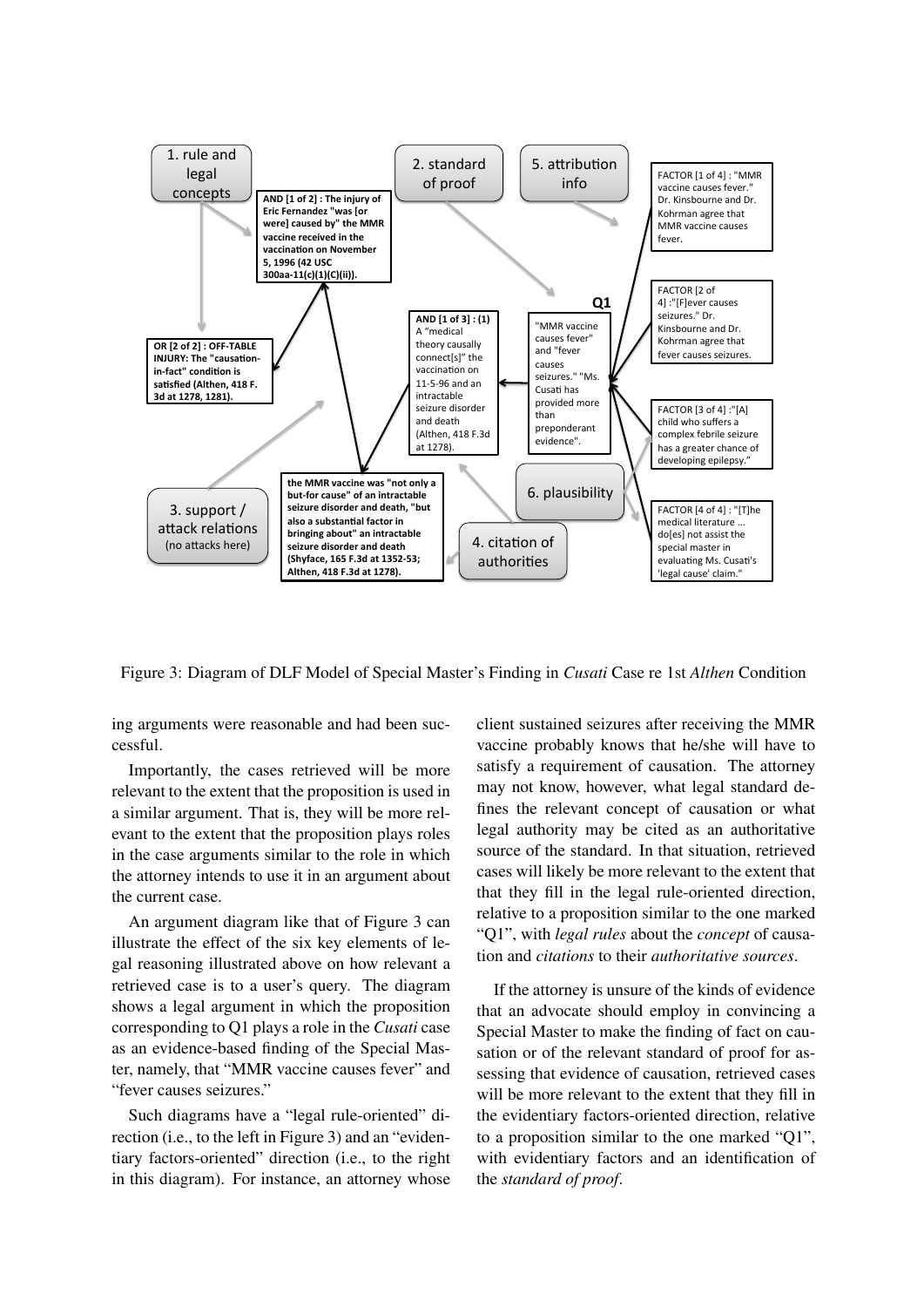The attorney may be interested in better understanding how to improve the *plausibility* of a proposition about causation as an evidence-based finding. Cases will be more relevant to the extent that they contain evidentiary factors that *support* such a finding. An attorney interested in attacking the *plausibility* of the evidence-based finding might be especially interested in seeing cases involving examples of evidentiary factors that *attack* such a finding.

Finally, the cases will be more relevant to the extent that the proposition similar to the one marked "Q1" concerning MMR vaccine's causing injury is *attributable* to the Special Master as opposed merely to some expert witness's statement.

# 6 Specifying/Determining Propositions' Argument Roles

The importance of a proposition's argument role in matching retrieved cases to users' queries raises two questions: (1) How does the user specify the target propositions and their argumentative roles in which he is interested? (2) How does a program determine the roles that propositions play in retrieved case arguments?

An argument diagram like that of Figure 3 may play a role in enabling users to specify the arguments and propositions in which they are interested. One can imagine a user's inputting a query by employing a more abstract version of such a diagram. For instance, in the Query Input Diagram of Figure 4, the nodes are labeled with, or refer to, argument roles. These roles include:

- Legal Rule: sentences that state a legal rule in the abstract, without applying the rule to the particular case being litigated
- Ruling/Holding: sentences that apply a legal rule to decide issues presented in the particular case being litigated
- Evidence-Based Finding: sentences that report a trier-of-fact's ultimate findings regarding facts material to the particular case being litigated
- Evidence-Based Reasoning: sentences that report the trier-of-fact's reasoning in assessing the relevant evidence and reaching findings regarding facts material to the particular case being litigated (e.g., evidentiary factors)
- Evidence: sentences that describe any type of evidence legally produced in the particular case being litigated, as part of the proof intended to persuade the trier-of-fact of alleged facts material to the case (e.g., oral testimony of witnesses, including experts on technical matters; documents, public records, depositions; objects and photographs)
- Citation: sentences that credit and refer to authoritative documents and sources (e.g., court decisions (cases), statutes, regulations, government documents, treaties, scholarly writing, evidentiary documents)

In the "text", "concept", and "citation" slots of the appropriate nodes of the query input diagram, Figure 4, users could specify the propositions, concepts, or citations that they know or assume and check the targeted nodes in the directions (rule-oriented or evidentiary-factors-oriented) or ranges that they hope to fill through searching for cases whose texts satisfy the diagram's argumentrelated constraints. In effect, the diagram will guide the IR system in ranking the retrieved cases for relevance and in highlighting their relevant parts.

Regarding the second question, concerning how a program will determine propositions' argument roles in case texts, that is the third task that Mochales and Moens addressed with a rule-based grammar applied to a small set of documents. While their rules employed some features particular to legal argument, (e.g., whether a sentence referred to a legal article) one imagines that additional features would be needed, pertaining to legal argument or to the regulated domain of interest. These features would become the predicates of additional grammar rules or be annotated in training cases for purposes of machine learning.

The legal argument roles listed above are a first cut at a more comprehensive enumeration of the types of legal argument features with which to annotate legal case texts in an Unstructured Information Management Architecture (UIMA) annotation pipeline for purposes of extracting argument information and improving legal IR.

UIMA, an open-source Apache framework, has been deployed in several large-scale governmentsponsored and commercial text processing applications, most notably, IBM's Watson question answering system (Epstein et al., 2012). A UIMA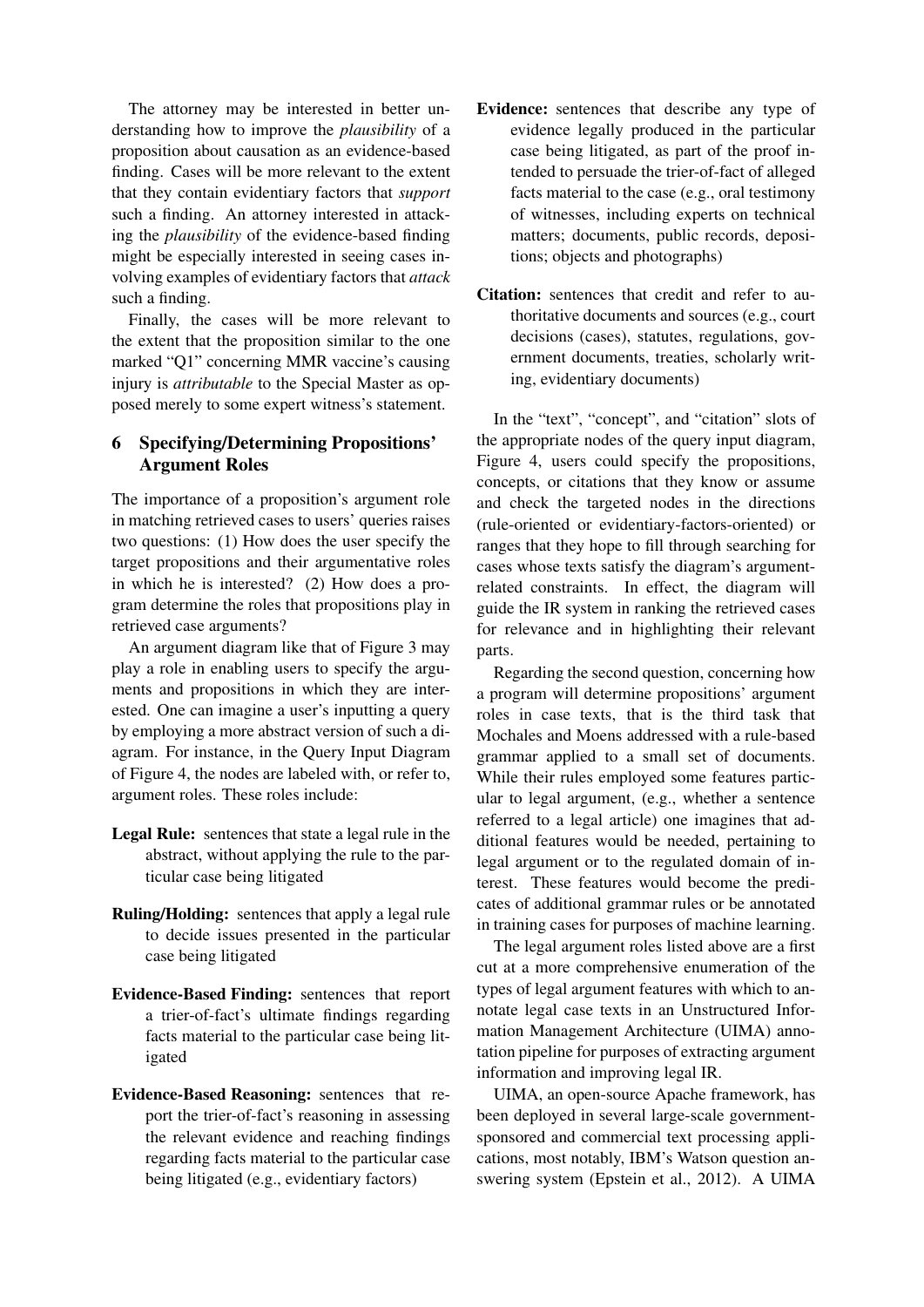

Figure 4: Sample Query Input Diagram

pipeline is an assemblage of integrated text annotators. The annotators are "a scalable set of cooperating software programs, ..., which assign semantics to some region of text" (Ferrucci, 2012), and "analyze text and produce annotations or assertions about the text" (Ferrucci et al., 2010, p. 74).

A coordinated type system serves as the basis of communication among these annotators; a type system embodies a formalization of the annotators' analysis input and output data (Epstein et al., 2012, p. 3). In (Ashley and Walker, 2013b) and (Ashley and Walker, 2013a) the authors elaborate three additional bases for annotations, which, with further refinement, may serve as a conceptual substrate for the annotation types listed above:

- 1. DLF annotations, as suggested in Figure 3, capture "(i) the applicable statutory and regulatory requirements as a tree of authoritative rule conditions (i.e., a "rule tree") and (ii) the chains of reasoning in the legal decision that connect evidentiary assertions to the special master's findings of fact on those rule conditions (Walker et al., 2011)."
- 2. Annotations in terms of presuppositional information that "identifies entities (e.g., types of vaccines or injuries), events (e.g., date of vaccination or onset of symptoms) and relations among them used in vaccine decisions to state testimony about causation, assessments of probative value, and findings of fact." (Ashley and Walker, 2013a).
- 3. Annotations of of argument patterns based on: inference type (e.g., deductive or statistical), evidence type (e.g., legal precedent, policy, fact testimony), or type of weighing of

source credibility to resolve evidentiary discrepancies (e.g., in terms of expert vs. expert or of adequacy of explanation) (Walker et al., 2014) .

If we succeed in designing a system of coordinated legal annotation types and operationalizing a UIMA annotation pipeline, we envision adding a module to a full-text legal IR system. At *retrieval time* it would extract semantic / pragmatic legal information from the top *n* cases returned by a traditional IR search and re-rank returned cases to reflect the user's diagrammatically specified argument need. The module would also summarize highly ranked cases and highlight argumentrelated information (Ashley and Walker, 2013a). Since the module processes the texts of cases returned by the information retrieval system, no special knowledge representation of the cases in the IR system database is required; the knowledge representation bottleneck will have been circumvented.

### 7 Conclusion

According to Wittgenstein, meaning lies in the way knowledge is used. Legal argument models and argument schemes can specify roles for legal propositions to play (and, interestingly, Stephen Toulmin was a student of Wittgenstein.) Thus, researchers can enable machines to search for and use legal knowledge intelligently in order, among other things, to improve legal information retrieval.

Although IBM Debater may identify argument propositions (e.g., claims), legal argument schemes could help it to address legal rules and concepts, standards of proof, internal support and